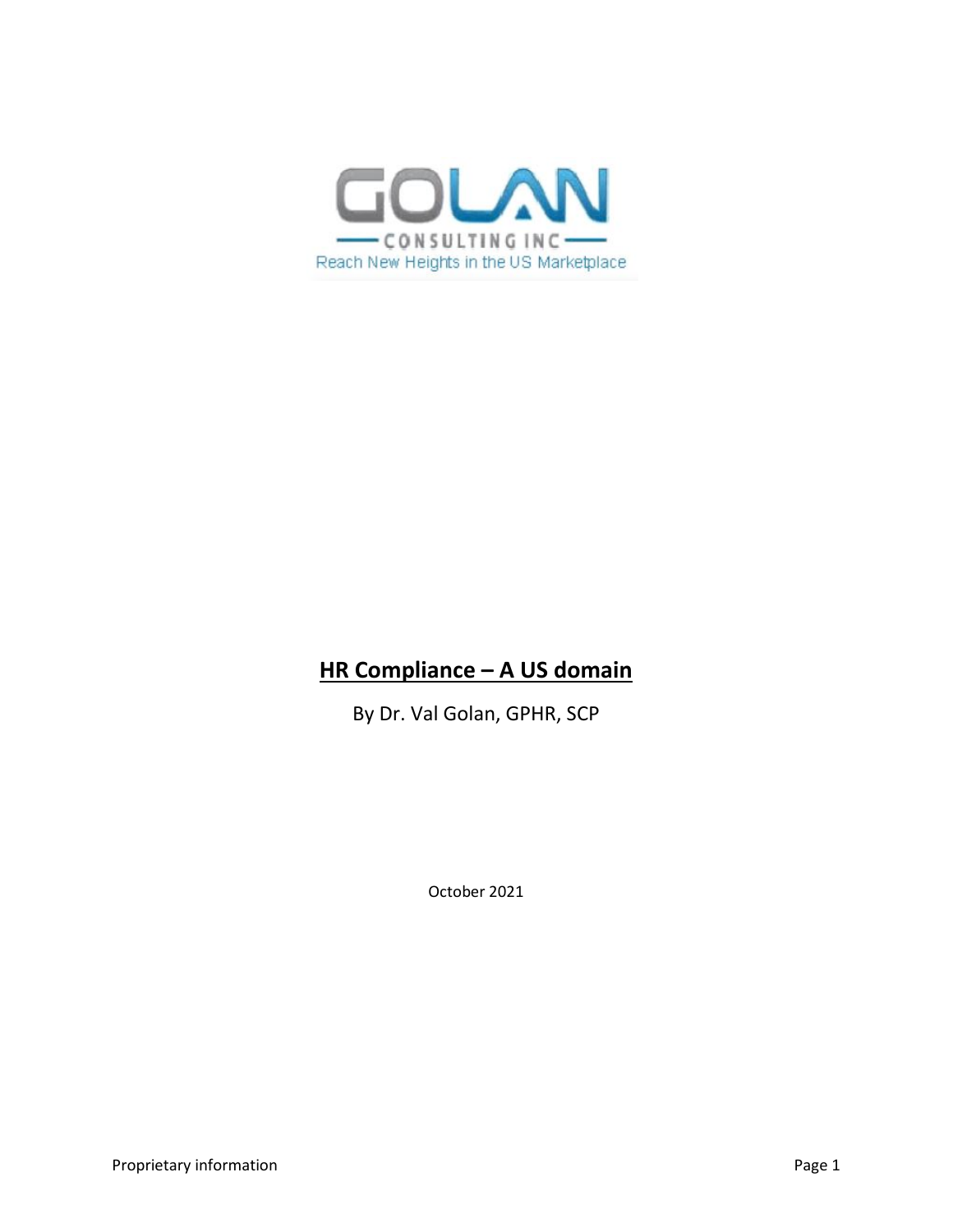# Table of Contents

| 1. |      |  |
|----|------|--|
| a. |      |  |
| b. |      |  |
| c. |      |  |
| d. |      |  |
|    | i.   |  |
|    | ii.  |  |
|    | iii. |  |
| 2. |      |  |
| a. |      |  |
| b. |      |  |
| c. |      |  |
| d. |      |  |
| e. |      |  |
| f. |      |  |
| g. |      |  |
| 3. |      |  |
| a. |      |  |
| b. |      |  |
|    | i.   |  |
|    | ii.  |  |
|    | iii. |  |
|    | iv.  |  |
| c. |      |  |
| d. |      |  |
|    | i.   |  |
|    | ii.  |  |
|    | iii. |  |
|    | iv.  |  |
|    | v.   |  |
| 4. |      |  |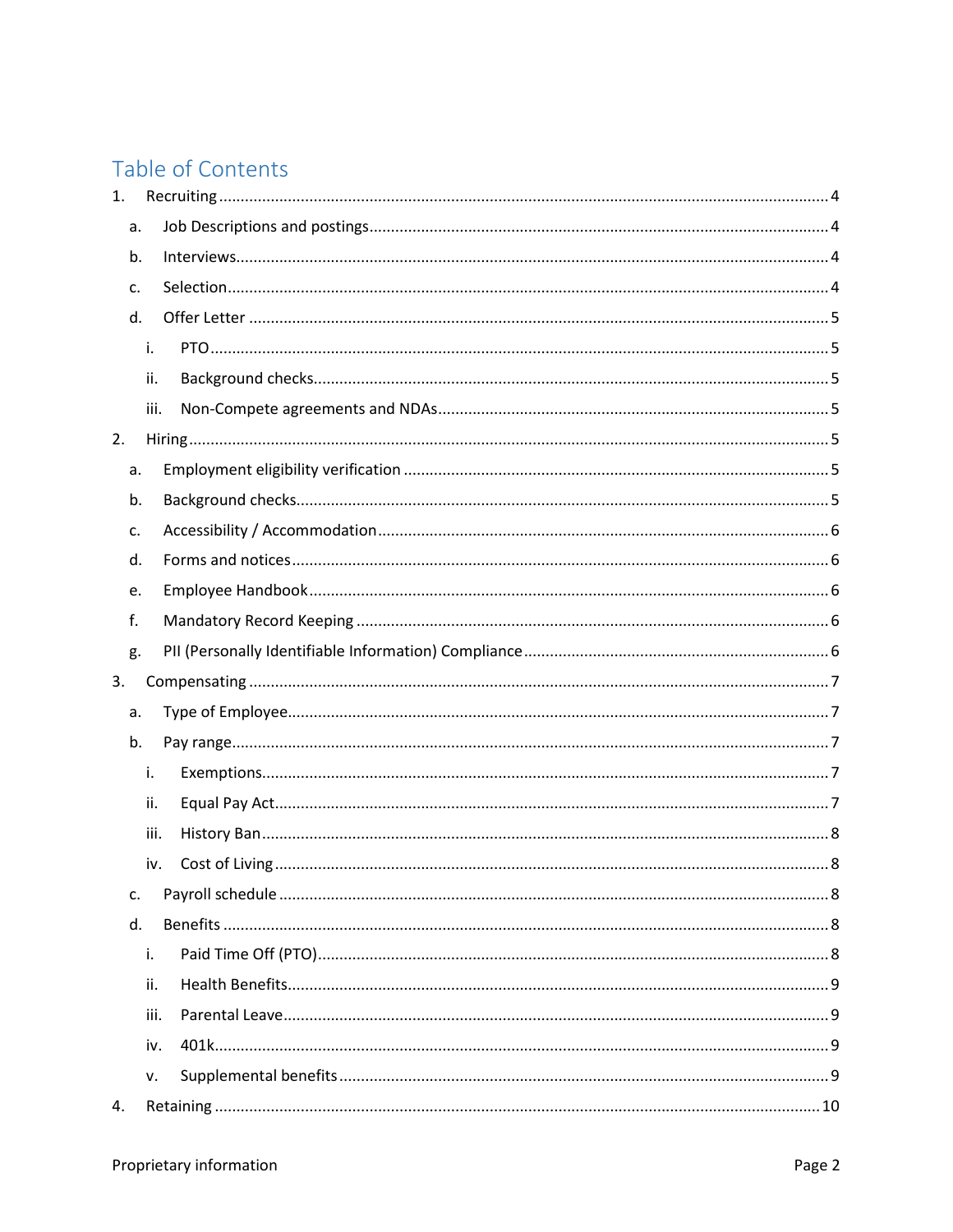| a. |      |  |
|----|------|--|
| b. |      |  |
| c. |      |  |
| d. |      |  |
| 5. |      |  |
| a. |      |  |
| b. |      |  |
| 6. |      |  |
| a. |      |  |
| b. |      |  |
| c. |      |  |
| 7. |      |  |
| a. |      |  |
| b. |      |  |
|    | i.   |  |
|    | ii.  |  |
|    | iii. |  |
|    | iv.  |  |
|    | v.   |  |
|    | vi.  |  |
|    |      |  |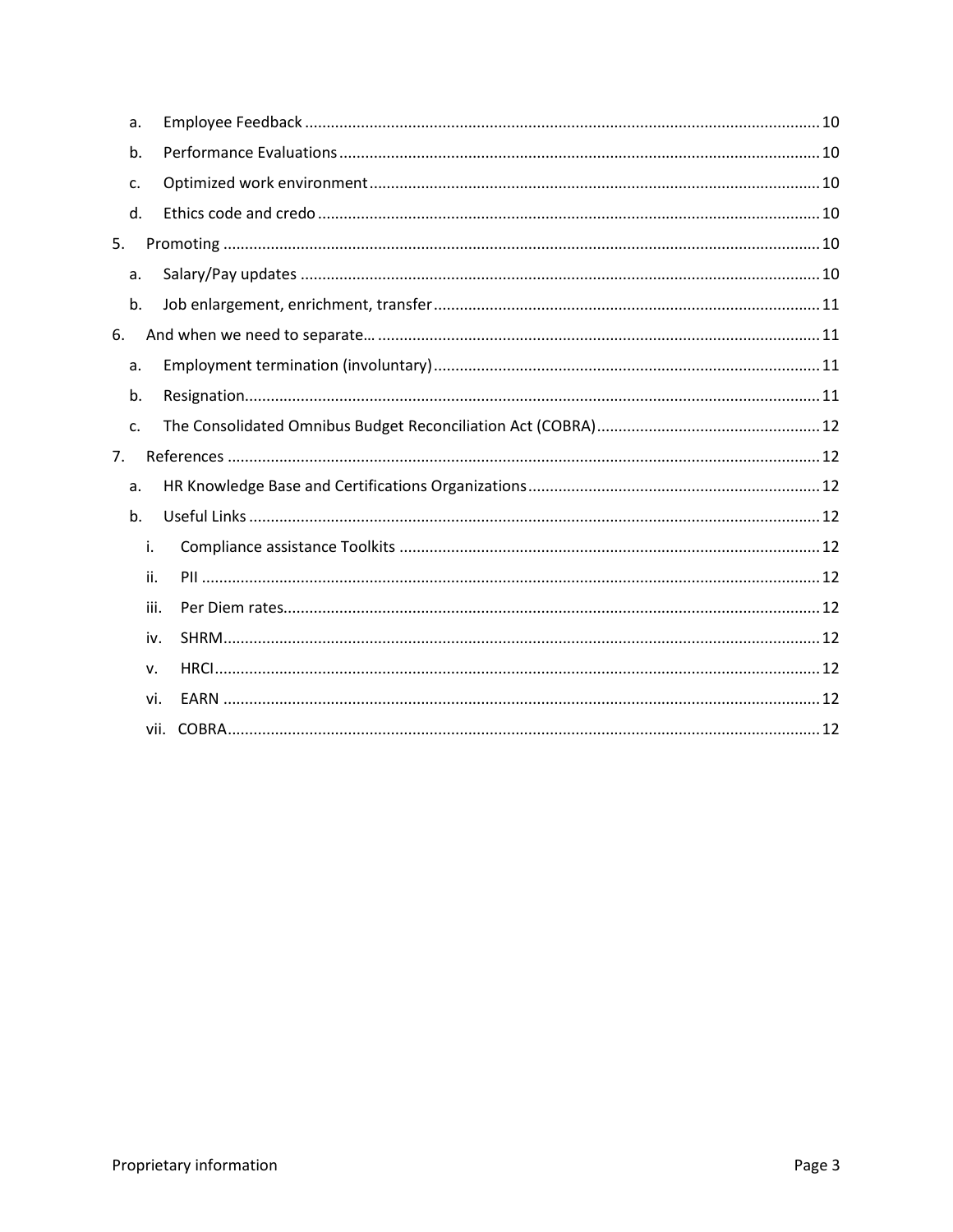In the US, HR professionals are at the center of a complex legal ecosystem, which requires compliance with a large set of constantly evolving laws and regulations, which are often State-dependent. Compliance affects every aspect of US employment, and knowledge of the law is mandatory: The Federal government and Department of Labor in states of employment will extend substantial fines and penalties upon violations, even in cases of accidental and menial first-time violations.

# <span id="page-3-1"></span><span id="page-3-0"></span>**1. Recruiting**

# **a. Job Descriptions and postings**

It is extremely important to have a detailed job description for the all positions as it prevents conflict and misunderstandings down the line. If possible, the salary range for the position must be made public – or at least appear in internal documents, such as Job Requisition Forms. It is important to note that salary overtime exemptions largely depend on the nature of the job, as defined in the job description.

A compliant JD only refers to the responsibilities and requirements of the job and not to anything unrelated to the professional context. Owning a car, in that perspective, is not a compliant requirement, even for salespeople, but having a certain type of driving license is.

Job postings must display the JD and the commitment of the Company to abide by Equal Opportunity Practices. Certain states have additional requirements: For instance, it is a violation of the Second Chance Act in NY State to specify in an ad that criminal background checks are required.

## <span id="page-3-2"></span>**b. Interviews**

As is the case with job descriptions, interviews must focus on the professional requirements of the job and not deviate from the iron rule – how will the candidate perform at the position? As such, and even if it seriously impedes your ability to make small talk, you cannot ask a candidate anything private, for instance, if they have children, or even where their accent is from, without exposing yourself to potential discrimination complaints. It has also become the norm, in the State of CA, to ask the candidate first how they would like to be addressed, and the correct way to pronounce their names.

## <span id="page-3-3"></span>**c. Selection**

There is a well-establish natural bias of hiring managers to want to bring to their team people they feel are similar to them, or that they can identify with. This tendency affects diversity, and possibly creates an Adverse Impact situation wherein of 10 qualified candidates, the manager will want to hire the one person who does not belong to some form of minority. HR professionals have to pay special attention to the applicants' demographics and their chances to make it through the interview process based on nonprofessional considerations.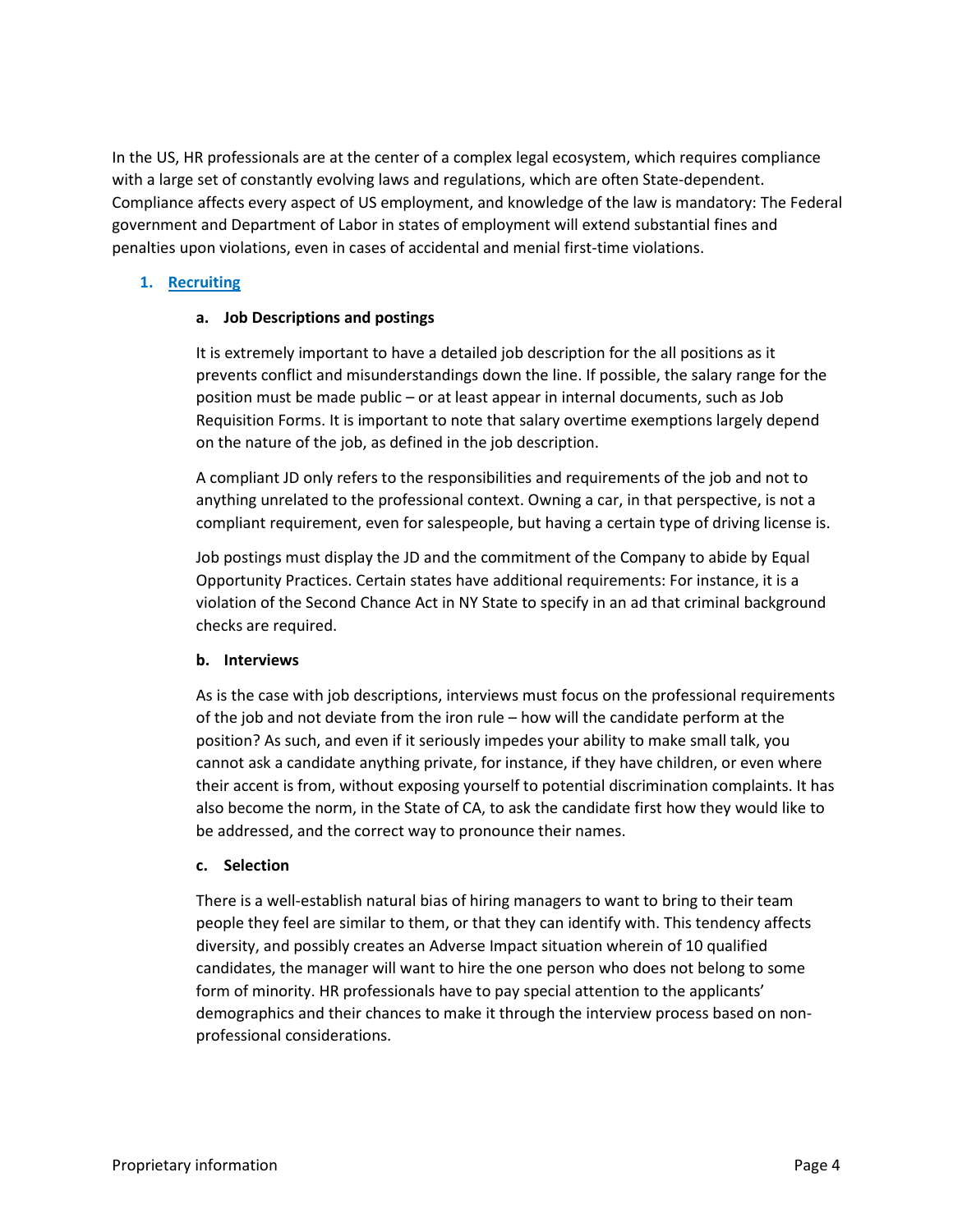## <span id="page-4-0"></span>**d. Offer Letter**

<span id="page-4-1"></span>Although employment is mostly at-will in the US, and simple offer letters are much easier to handle than long employment contracts, there are still certain rules to abide by.

## i. **PTO**

Most states don't rule PTO allocations, but if you choose to extend PTO, you will have to state very clearly the total hours, the nature of these hours, the form of accrual, and the allowed carryover. Many states now require a certain minimum of sick hours in a year, and some obligate carryover.

## <span id="page-4-2"></span>**ii. Background checks**

Even outside of NY State, criminal background checks should not be mentioned to the candidate until a written job offer is extended. The offer letter is contingent on a satisfactory reference and background check in any case.

# <span id="page-4-3"></span>**iii. Non-Compete agreements and NDAs**

The State of CA prohibits employers from requesting the employees to sign noncompete agreements, and most states won't uphold the agreement due to right of employees to work in their designated profession.

It is recommended to tailor appendices to the offer letter to the State of the employee residence.

# <span id="page-4-5"></span><span id="page-4-4"></span>**2. Hiring**

## **a. Employment eligibility verification**

Homeland Security requires all employers to perform a verification of work eligibility within 72 hours of the employee's start date. Employees should be sent the list of acceptable documents rather than being told which document(s) to present.

The person performing the verification must be qualified to do so – foreign citizens who are not employed by the US entity should not be performing the verification because it will fail an audit.

## <span id="page-4-6"></span>**b. Background checks**

Background checks should ideally be performed by a certified and specialized third party. They will make sure that the authorization to perform the background check is legally compliant.

Refusing to hire someone after an offer letter has been extended on the basis of an unsatisfactory background check can be problematic, especially in case of misdemeanors – for instance, what do you do if someone was charged of possession of marijuana 15 years ago, considering the fact that it would now be legal to have the same amount of the drug in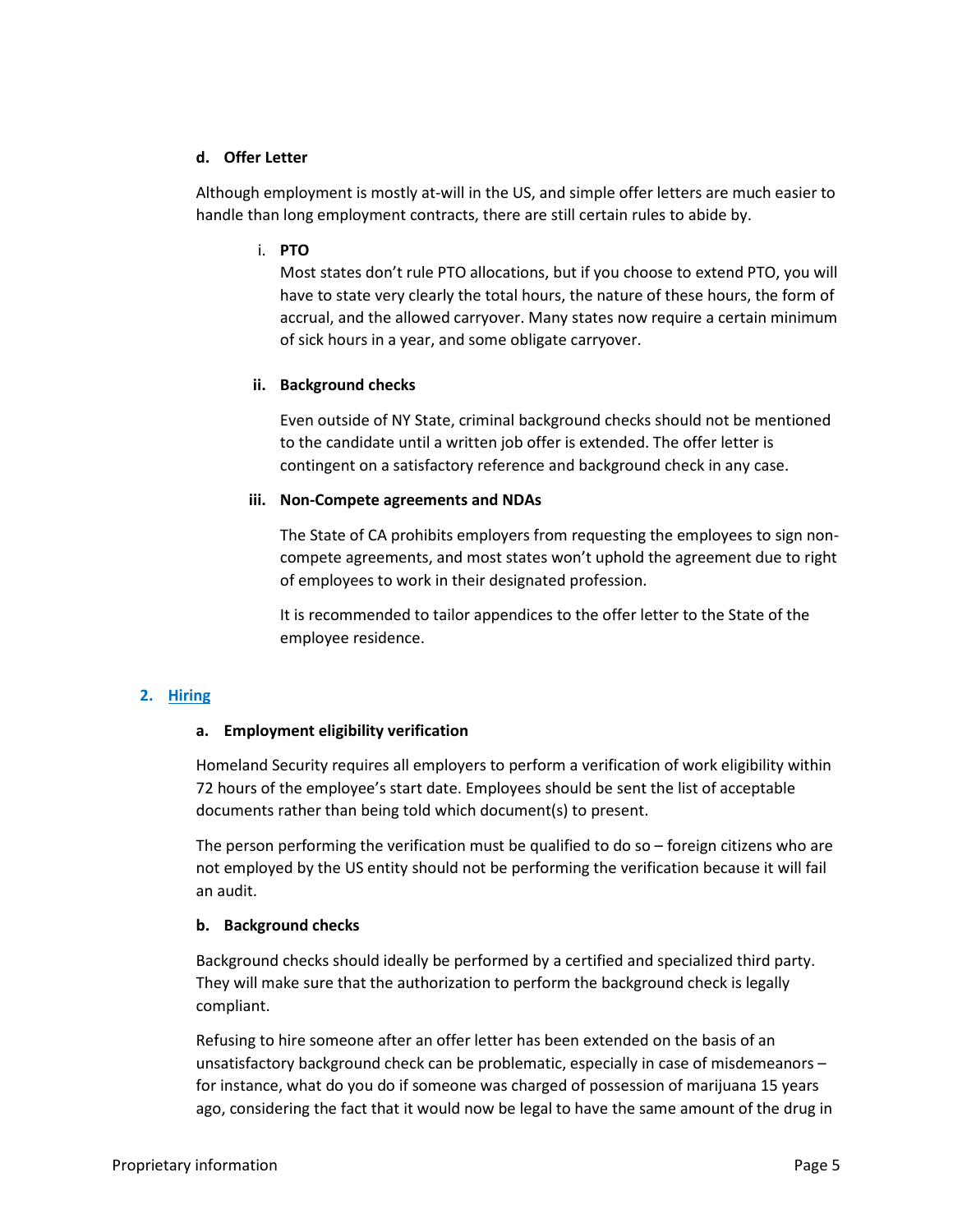several states of the US? What about a 20-year old DUI that occurred on a Saturday night? It is important to have a policy that addresses such cases and not deviate from it.

# <span id="page-5-0"></span>**c. Accessibility / Accommodation**

The topic of accessibility has become very prominent in 2020, with the emergence of COVID, but the ADA requires certain accommodations for employees to perform their jobs. Disability is not necessary visible to the eye, and litigation has emerged from cases wherein employees were not properly asked if they needed accommodation. HR professionals often found themselves walking the thin line between asking too many or too few questions; in this case, it is recommended to ask the employees whether they would need any type of accommodation, whether material or in any other form, to be able to perform their job.

According to EARN (Employer Assistance and Resource Network on Disability Inclusion), accessibility has three known dimensions: Physical accessibility (such as wheelchair access), technological accessibility (adequate software and hardware) and attitudinal awareness, which may require company-wide training.

# <span id="page-5-1"></span>**d. Forms and notices**

Certain states require a number of forms to be present in the employee file, such as the NY WTPA (Wage Theft Prevention Act) form, which must be signed upon hiring. Lack of compliance in this domain leads to hefty fines.

# <span id="page-5-2"></span>**e. Employee Handbook**

The Employee Handbook is an important document that needs to be signed by the employees on or shortly after their first day at work. The Handbook determines critical elements of corporate behavior, such as the expected code of conduct and company policies.

# <span id="page-5-3"></span>**f. Mandatory Record Keeping**

Employees' record, which consist of their resume, job application, offer letter, new employee form, and work eligibility documents, together with any evaluation, role/pay change, and other legal documents by state, must be kept for a period of 7 years. The records can be kept digitally, however in that case it is critical to comply with the rules for safeguarding personal and privileged information.

# <span id="page-5-4"></span>**g. PII (Personally Identifiable Information) Compliance**

Any information pertaining to identifying a specific person is PII, but HR Professionals pay special attention to the two critical components that need absolute protection - Date of Birth and SSN. That information needs to be kept absolutely confidential and only used to the benefit of the employee, for instance to assure payroll. It is preferable to then use an employee ID and mask the DOB in the file.

Although no single Federal law regulates the protection of PII, Consumer protection laws such as the *Federal Trade Commission Act* (FTCA) prohibit unfair or deceptive trade practices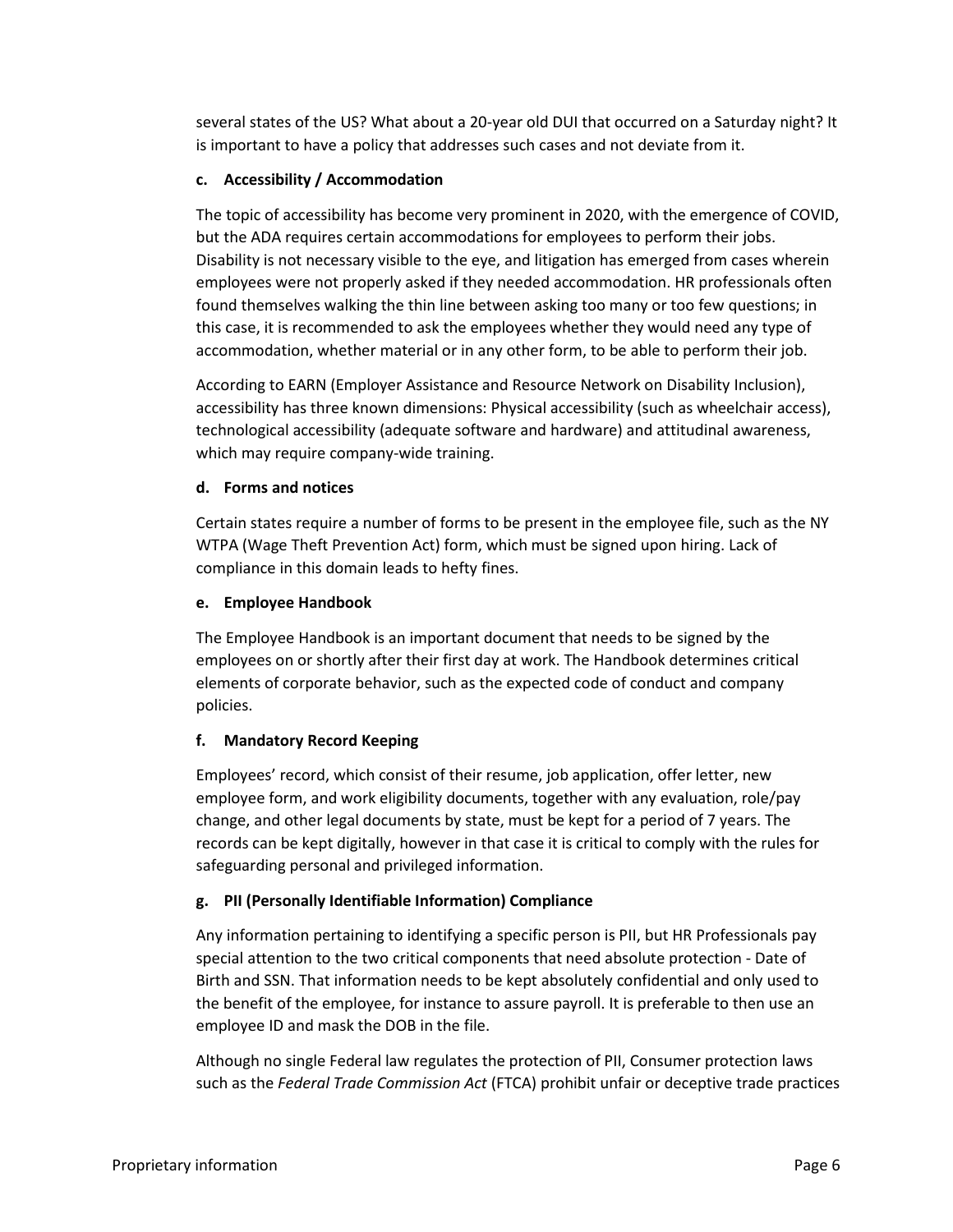involving the collection, use, processing, and disclosure of PII. Additionally, employees harmed by the accidental leak of PII have grounds to sue for remediation.

### <span id="page-6-1"></span><span id="page-6-0"></span>**3. Compensating**

#### **a. Type of Employee**

Employees can be full-time, part time, temporary or permanent.

Independent contractors are not employees and someone holding an employee position at the Company should never be compensated as an independent contractor, as the IRS and the local state will consider this as a move by the Company to avoid paying the overhead associated with a regular employee. Even if the contractor agrees to work on a 1099 (IRS form given at the end of the year in place of a W2), companies need to examine very carefully whether the job performed justifies a contractor.

#### <span id="page-6-2"></span>**b. Pay range**

<span id="page-6-3"></span>It is highly recommended to define the salary range for the position in the Job Req, agree on it internally, and if the location is clear, mention it in job postings, together with the list of criteria that allow some variation within the range.

#### **i. Exemptions**

By default, all US pay is hourly, and calls for overtime. However, there is a possibility to pay a yearly salary, and not look at all at the hours worked, by meeting certain rules of exemption, based on the combination of three criteria:

- 1. Type of Job for instance, Executive Assistants and Computer Professionals qualify for exemption by job type
- 2. Minimum exempt pay, which varies by state (\$58,500 in NYC)
- 3. Type of degree, and ability to practice independent judgment at the job and other job-related qualifications

Please note that all three criteria must be met, and that employees agreeing to a yearly salary definitely have grounds to sue for retroactive overtime pay if they discover that the exemption was not lawful and compliant.

#### <span id="page-6-4"></span>**ii. Equal Pay Act**

Simply put, employees performing the same job would earn the same pay. There are provisions for cost of living according to the employees' locations, but years of previous experience, for instance, are not relevant.

This area of the law is a very strong concern of HR professionals in the US, because hiring managers often employ, inadvertently, practices that make intuitive sense, but are completely unlawful under the EPA.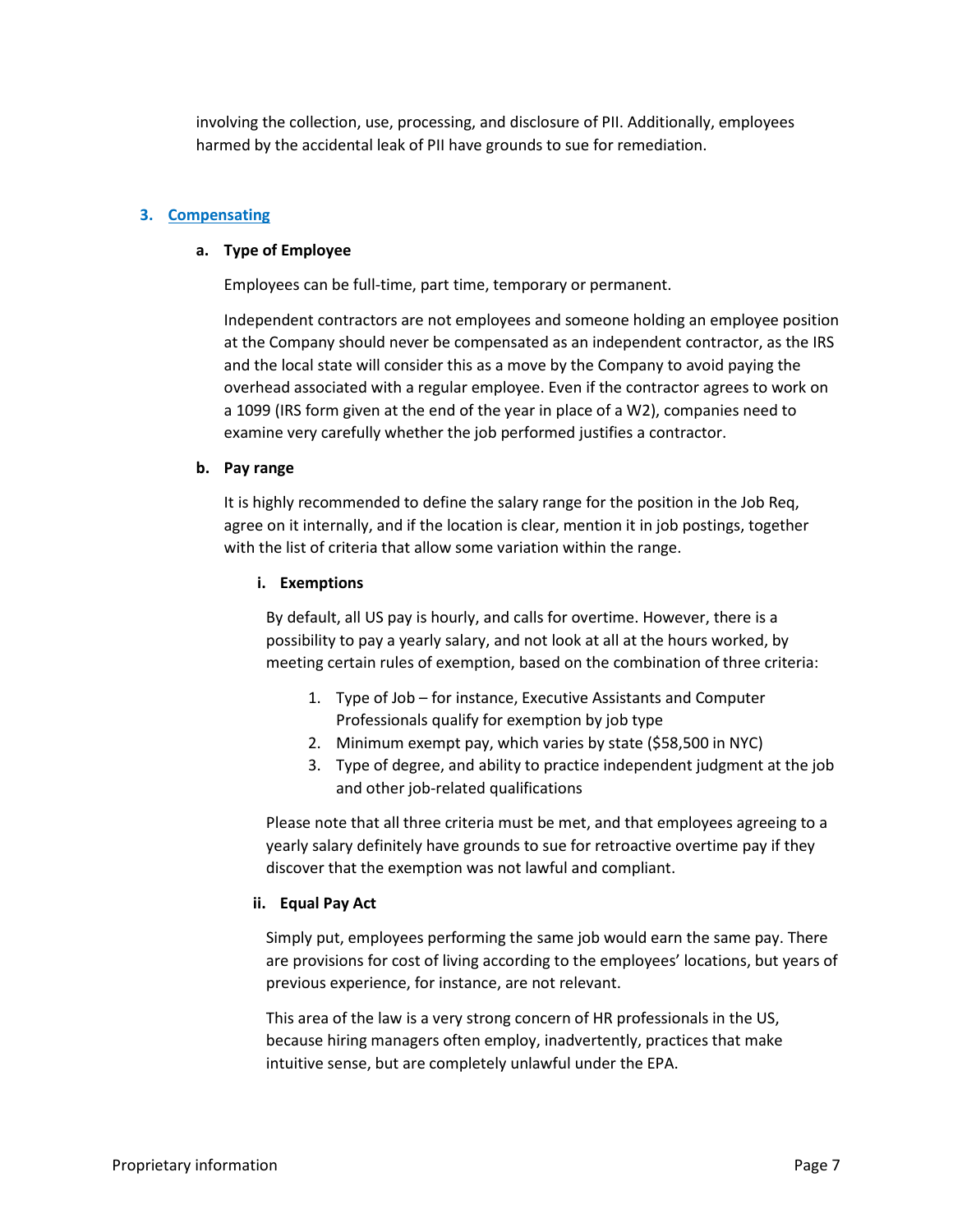### <span id="page-7-0"></span>**iii. History Ban**

Many hiring managers look at irrelevant data such as previous salaries – a practice that is forbidden in several states as it promotes and perpetuates inequalities.

It is completely legitimate to inquire about salary expectations in all states, but according to labor statistics, female and older workers often underestimate the right pay for a job – therefore salaries need to be within a reasonable range, which allows for a 5% variation between similar locations.

## <span id="page-7-1"></span>**iv. Cost of Living**

The EPA provisions certain variations due to the cost of living. The governmental (GSA) guidelines for per diem by city and state are a useful tool in calculating the relative percentage of one location to another. For instance, looking at the M&I (Meals & Incidentals) rates, NYC is 35% more expensive than Plano, Texas.

## <span id="page-7-2"></span>**c. Payroll schedule**

Most states require employees to be paid semi-monthly, or more frequently. You can always pay employees before the expected date (which is what happens if the pay date is on a weekend or a holiday). CA requires the last pay, including accrued and untaken PTO, to be paid out on the day of termination – or within 3 days in case of resignation.

## <span id="page-7-3"></span>**d. Benefits**

It is important to note that many benefits are not mandatory under Federal or state law, with the exception of Paid Sick Leave and FMLA, where applicable. However, the CARES Act introduced different rules during the COVID pandemic, namely, a paid 2-week leave and additional partially paid leaves for longer periods of time, for all companies with 2 or more employees.

# <span id="page-7-4"></span>i. **Paid Time Off (PTO)**

Paid Time Off is comprised of vacation, sick and Holidays.

- 1. Vacation time is negotiable and the recommended numbers only reflect best practices, however the State of CA requires the full carryover of all hours of accrued and untaken vacation from one year to the other. Other states allow employers to limit or deny any amount of carryover.
- 2. Sick time is regulated by the State of Employment which means the Employee's State of Residence when working remotely. NY, NJ, CA, and WA are among the states that closely monitor the amount of sick leave and the mandatory carryover.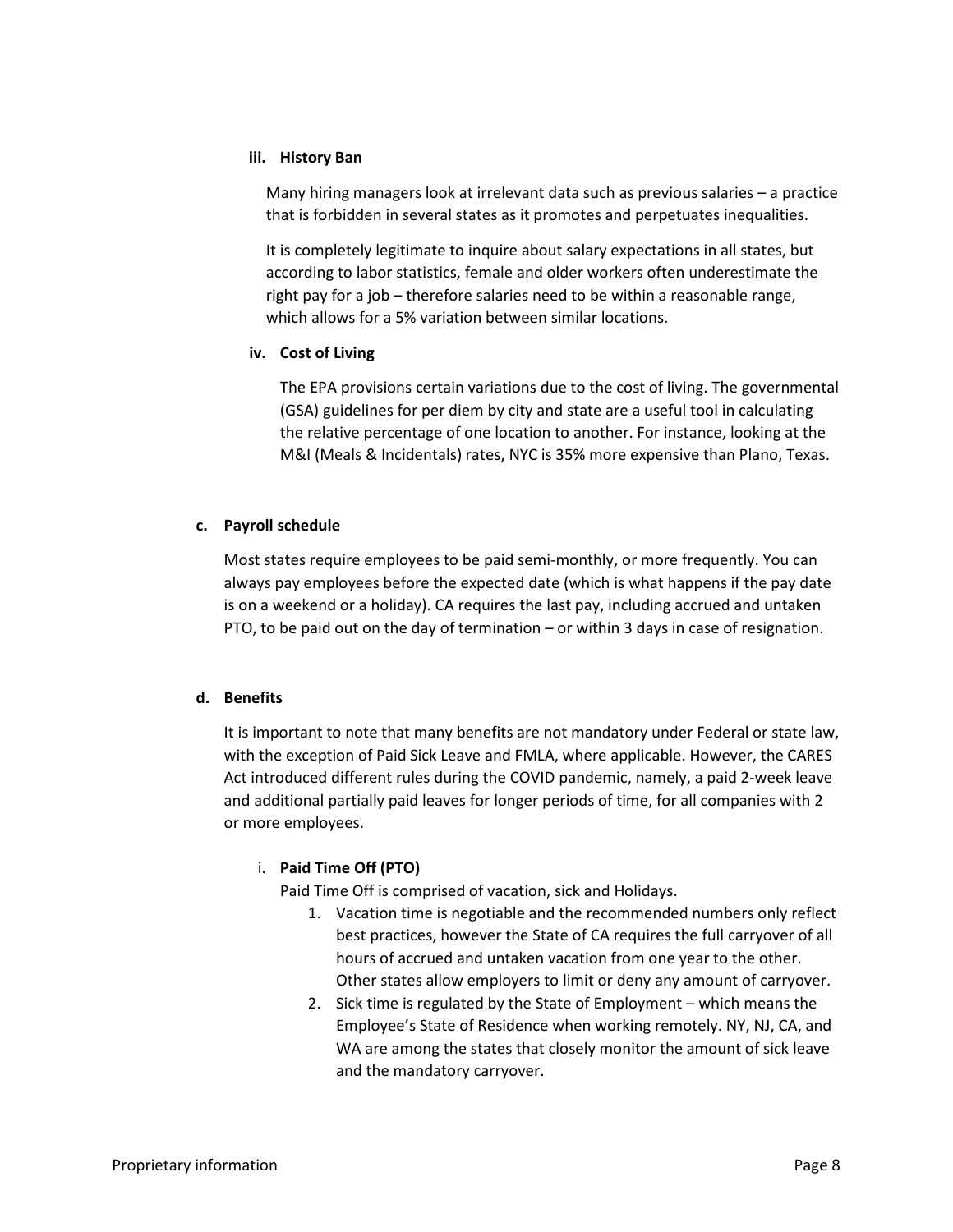3. Holidays are usually aligned with the main Federal Holidays and mentioned in the offer letter and the Company Handbook.

## <span id="page-8-0"></span>ii. **Health Benefits**

Employers with 50 or more full-time employees across the US are mandated to provide affordable health insurance to employees and their dependents according to the Affordable Care Act of 2016.

However, most competitive employers provide group insurance as soon as they meet the group threshold number of 5 employees, as this is an expected benefit and a best practice. Health benefits are comprised of Medical, Dental and Vision insurance, but the employer may choose to only provide medical coverage. Certain states like MA require all employees in that state to receive the same amount of company contribution toward benefits, even if working with a PEO (Professional Employer Organization).

## <span id="page-8-1"></span>iii. **Parental Leave**

NY State is the first and only state so far providing a paid parental leave, with employee and employer payroll deductions towards the premium. However, employees need to work for a certain number of hours (6 months on a full-time basis) to qualify for the paid leave, and they will not receive their entire pay. The system is very similar to unemployment benefits in the sense that both employers and employees contribute to the premiums, but that certain conditions and limitations apply to the leave.

The Federal Medical Leave Act mandates an unpaid leave of up to 12 weeks at Companies with over 50 employees in a certain geographical radius, but most small employers extend that unpaid leave even in the absence of a mandate. In a market wherein demand for talent is high, even small employers are offering some kind of paid parental leave to attract and retain valuable employees.

## <span id="page-8-2"></span>iv. **401k**

Employers are not mandated to provide a 401K of any type in any state of the US, but if they do create a 401K plan, it needs to meet certain conditions sets by the IRS. As such, it has to pass a number of tests (the plan testing) or incur additional company contribution and penalties for failure.

Small companies often adopt a Safe Harbor 401K, which requires a contribution match but protects the plan for corrections and penalties in case of failure.

## <span id="page-8-3"></span>v. **Supplemental benefits**

Employers, especially those working with a PEO, can choose to extend a large array of supplemental benefits, such as life insurance, Short-Term and Long Term Disabilities, or Accident coverage. These benefits are not considered as core Health benefits and are therefore taxable. It is important to note that even if the employer pays the premium for Short-Term Disability, it is the entire responsibility of the employee to present a valid claim to the insurance carrier and follow-up on payments – the employer cannot be part of that process.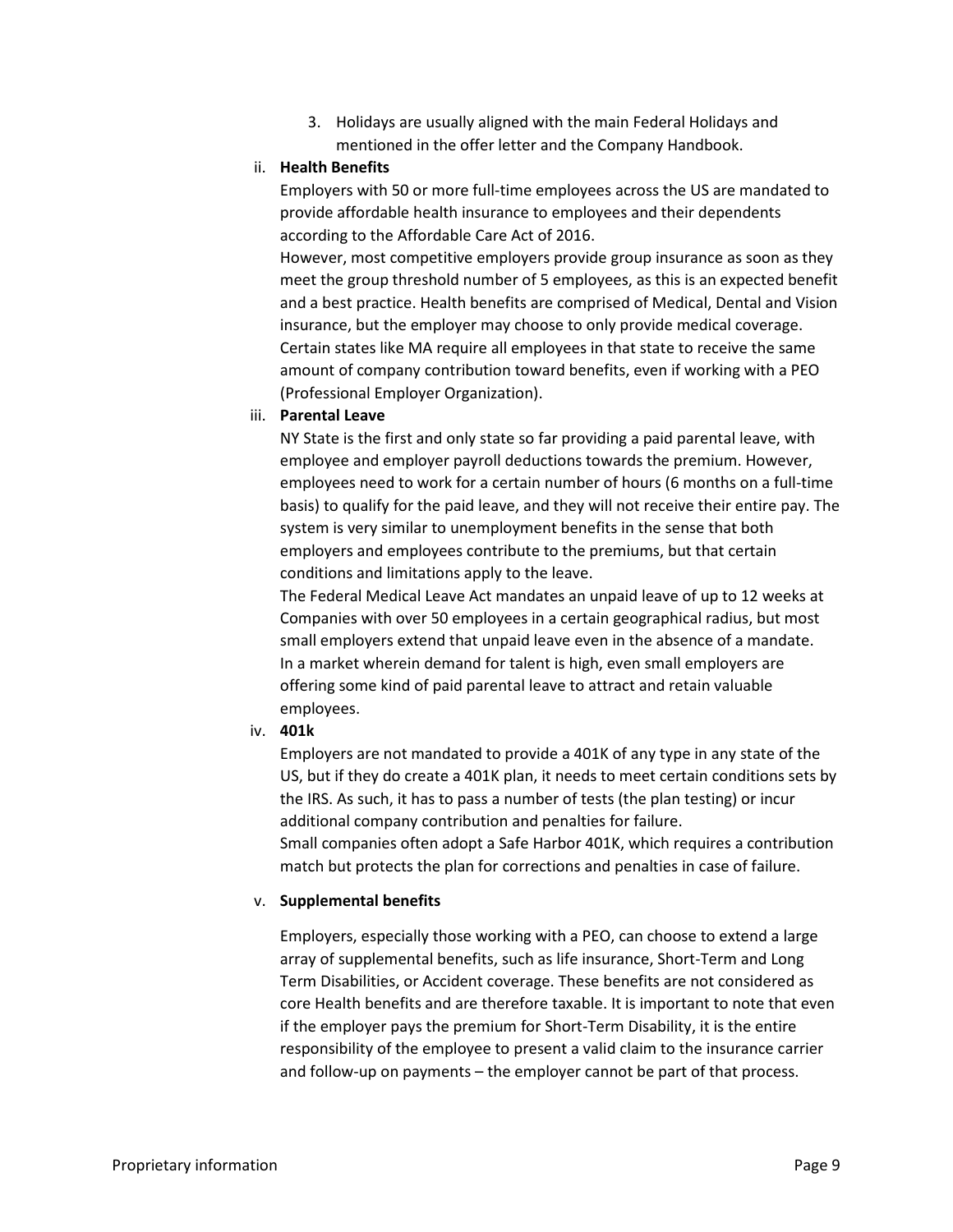Employees can also choose supplemental benefits on a voluntary basis – payments will be made, after taxes, from their payroll.

### <span id="page-9-1"></span><span id="page-9-0"></span>**4. Retaining**

#### a. **Employee Feedback**

Employers are not legally required to collect employee feedback, however, the law in several states, such as NY State, makes special provisions for whistleblowers. Employees must be given a safe and discreet way to report irregularities or incidents, present a complaint to HR, and are protected from retaliation when they do so.

#### <span id="page-9-2"></span>b. **Performance Evaluations**

Performance Evaluations are a useful and efficient tool of feedback, and there are no legal guidelines for the process, however, it is important to give the employee a recourse in case the person evaluating performance has some type of bias against that specific employee. It is therefore very important to be extremely specific and illustrate issues with specific examples. Feedback should never be delivered in the form of "you are just not friendly enough" but rather "there were several reported incidents with your co-workers, showing that you may have been abrupt with them and in some instance, openly aggressive".

#### <span id="page-9-3"></span>c. **Optimized work environment**

Complaints of a hostile work environment emerge at companies of all size, even when employees work remotely. It is very important to give employees appropriate antiharassment training (and it's mandatory for companies with even a single employee in the State of NY). Additionally, companies need to take into account the State laws regulating, for instance, the usage of proper pronouns (CA) leading to hefty fines upon violations.

#### <span id="page-9-4"></span>**d. Ethics code and credo**

Although creating and posting an Ethics Code is not mandatory, research shows that it promotes a better work environment and is an excellent tool for attracted like-minded talent. An Ethics Code is usually comprised of a list of statements, while the credo encapsulate the essence of the corporate culture into a single statement.

#### <span id="page-9-6"></span><span id="page-9-5"></span>**5. Promoting**

#### **a. Salary/Pay updates**

Federal and State laws allow companies to promote or increase the pay of any employee without even requiring a notice, as the new pay will serve as notice after two or more pay cycles. However, it is clearly a good practice to share the good news with the employee, even if verbally.

However, demotions and salary decreases are rarely practiced in any state, as employment is at will and unless there is a reorganization, requiring for instance all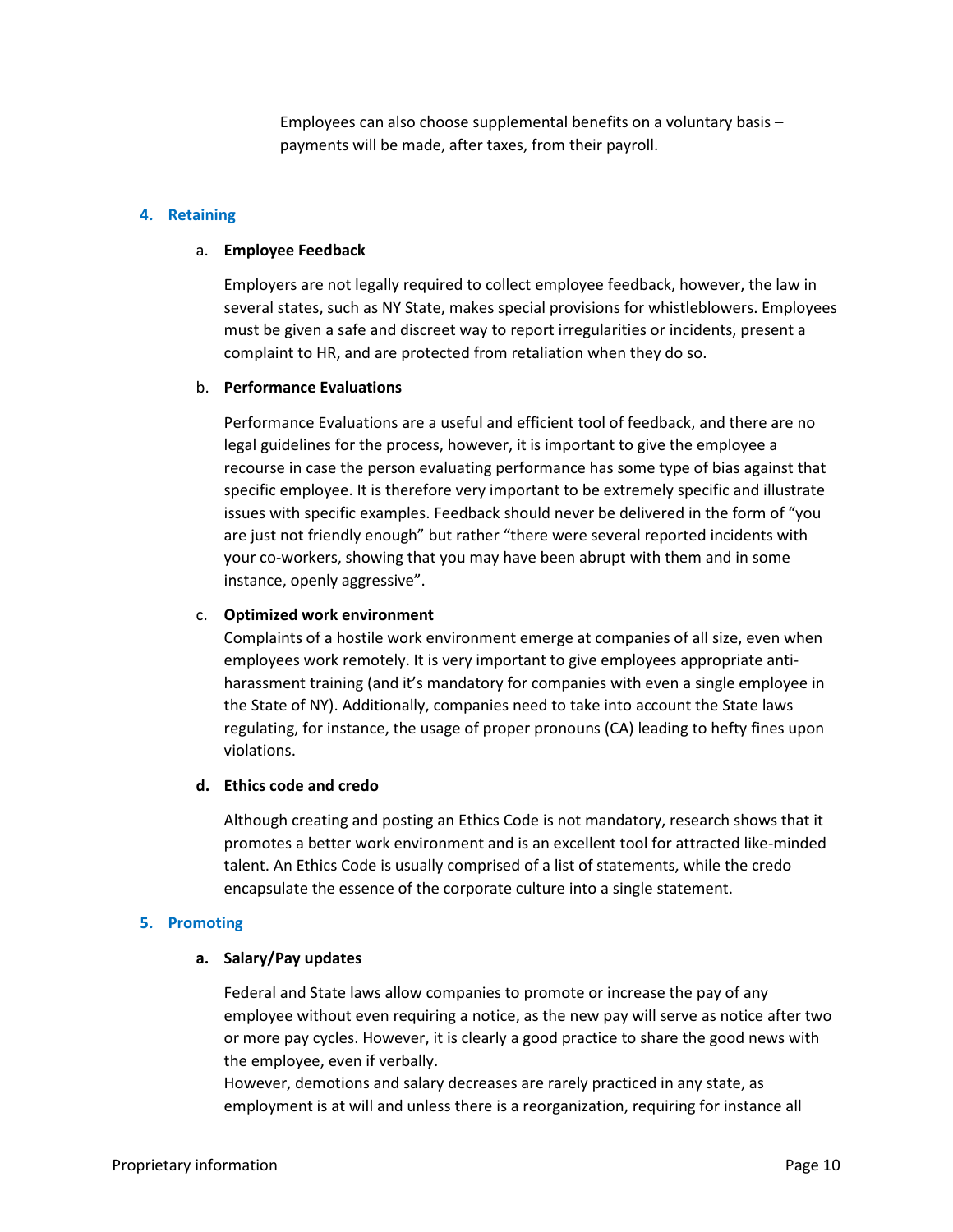remote employees to lower their pay, it is recommended to just separate from an employee rather than singling out that person for a decrease in pay. Not only could that practice lead to a discrimination suit if the employee belongs to any protected class (and states like NY and CA are constantly introducing new protected classes) but at the least, will create strong resentment and loss of morale amongst the employees.

<span id="page-10-0"></span>b. **Job enlargement, enrichment, transfer**

Job enlargement consists of expanding the responsibilities of an employee, while enrichment pertains to allowing the employee to perform certain tasks for their own benefit and growth. It is important to remember than non-exempt employees will be eligible for overtime even if they were the ones who requested to perform these tasks, if the plan was approved. In both cases, the new tasks must be properly documented, explained in details, and then confirmed in writing by the employee in order to avoid any possible confusion or misunderstanding.

Job transfers cannot represent a loss of opportunity or benefits. For instance, you cannot change a salesperson territory if that employee has no contacts there and does not speak the language as it will clearly affect their ability to perform the work and their total earnings.

### <span id="page-10-2"></span><span id="page-10-1"></span>**6. And when we need to separate…**

### **a. Employment termination (involuntary)**

Employment is generally at will, so there are no laws requiring employers to give a notice (unless specified in the offer letter), or even a reason for the termination. This may sound very harsh, and many employers feel that they have to justify their decision with lengthy explanations of why the termination is happening. The reality is that people are usually incapable of understanding and accepting a termination due to a lack of skills. They will, literally, take it personally and go to extreme lengths to prove their employer wrong. It is a much more elegant, and legal solution, to explain that the company misjudged the skills required for the position, and that the expectations of the job were much greater than originally stated. In practice, no employer can be 100% sure of the new hires until they actually perform the job, so it is legitimate to give people a chance, and correct unfortunate mistakes.

Certain states require the last payment to include all accrued and untaken vacation days up to the date of termination – and in CA, employees must get that last pay on the day of termination, which means planning ahead with the payroll processor.

#### <span id="page-10-3"></span>**b. Resignation**

It is important to remember than any notice specified in the offer letter will obligate the employer – but not the employee, who is not supposed to miss a great work opportunity because of that notice. Therefore, an employee notice, even if signed, does not really engage the employee and won't stand in a court of law.

Employers can choose not to pay accrued and untaken vacation days in several states when the employee resigns.